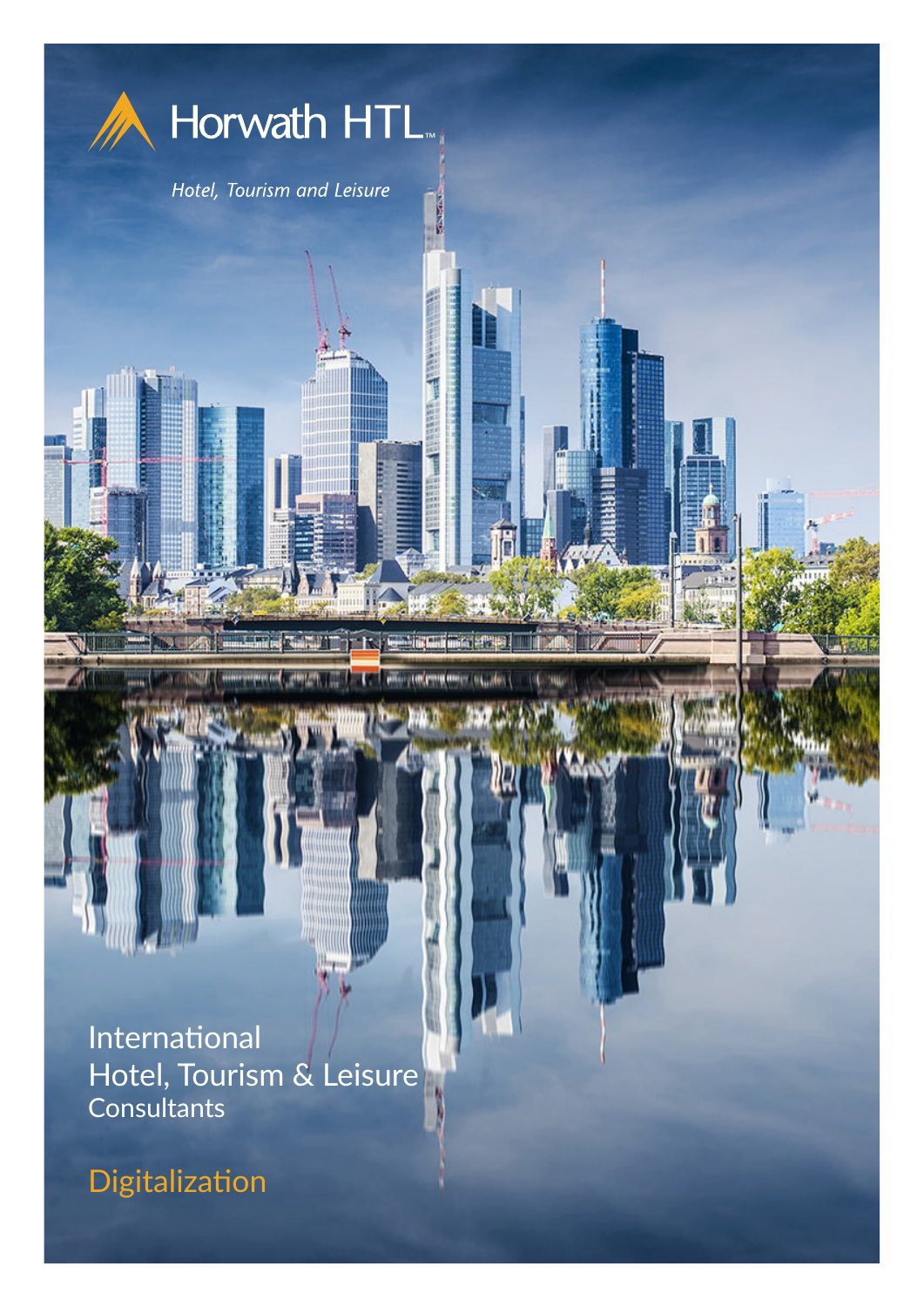## **Digitalization**

"Innovative digitalization projects, modern technology and innovations will become a driving force also in our industry for sustainably positioning our business among the competitive set and for significantly impacting the market."

Prof.Dr. Christian Buer, Managing Partner Horwath HTL Germany

In the hotel and tourism industry, digitalization happens on different levels in different areas through integration of new technologies into existing infrastructures, adaptation of business models or expansion and flexibilization of digital communication channels. The decisive factor is that the IT infrastructure and the strategy ultimately represent a homogeneous and integrated overall experience.

Digitalization aims at process-related support along the customer journey, at the end of which there is the most holistic support possible through digital means of communication during the entire travel experience, to be closer to customers before, during and after the journey.

At the same time technologization of internal processes are offered. This results in opportunities to save costs and time, simplify processes, and increase convenience and service for the customer.

Howarth HTL Germany/Horwath HTL DACH is expanding its tourism expertise through cooperation with Ehrenmüller GmbH - experts in the forward-looking field of data science and artificial intelligence. This allows us to incorporate appropriate models already during the planning and development of the project and to offer holistic solutions.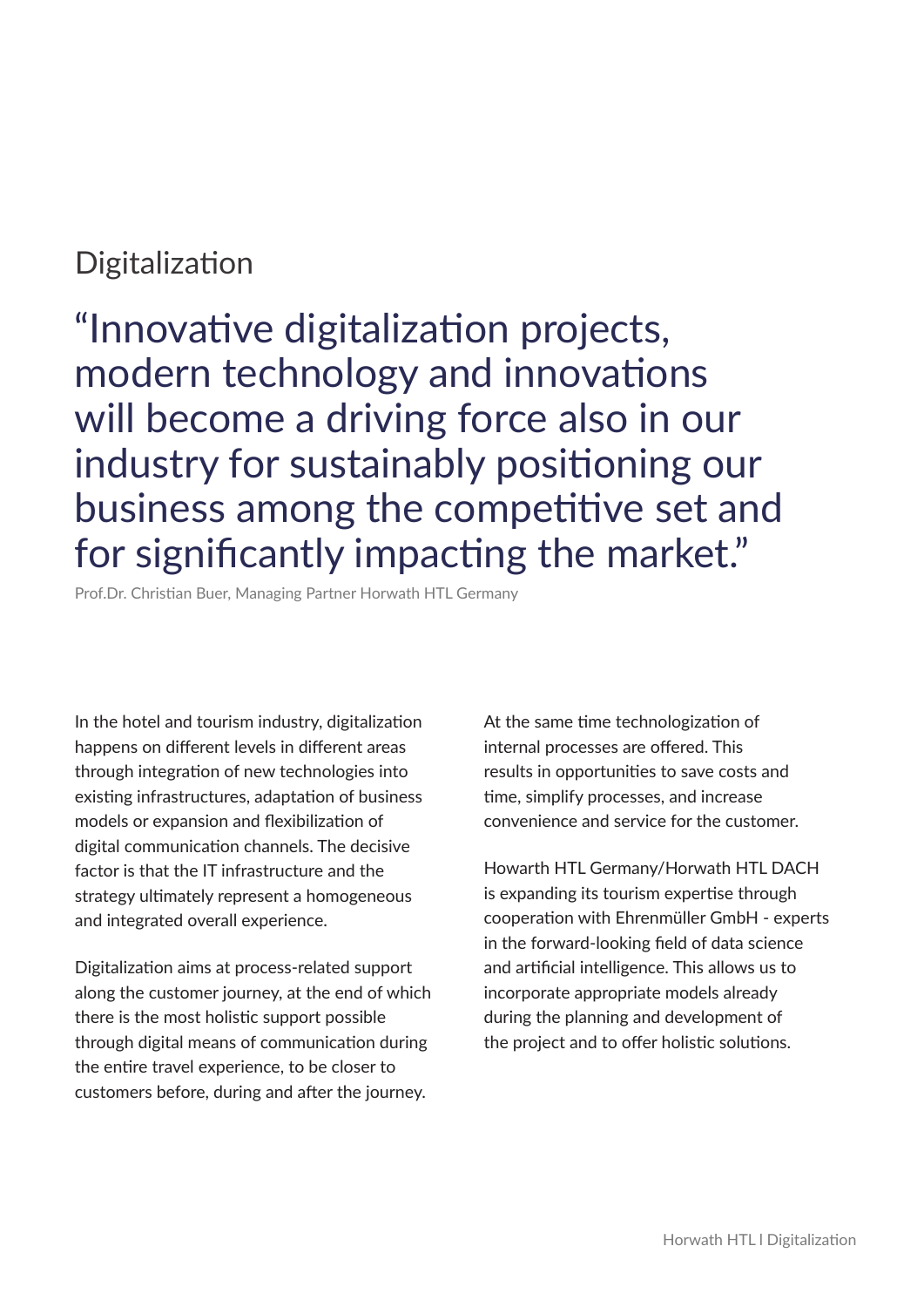

## **Services**

- Inventory of the existing technological possibilities
- Preparation of a gap analysis for future technological developments
- Creation of a strengths/weaknesses profile for the requirement
- Potential analysis of digitization projects and opportunities
- Digitalization of the entire customer journey
- Technologization of internal and external processes in strategy, structure, and system
- Cooperation in data science and AI concepts with data science/AI specialist Ehrenmüller GmbH